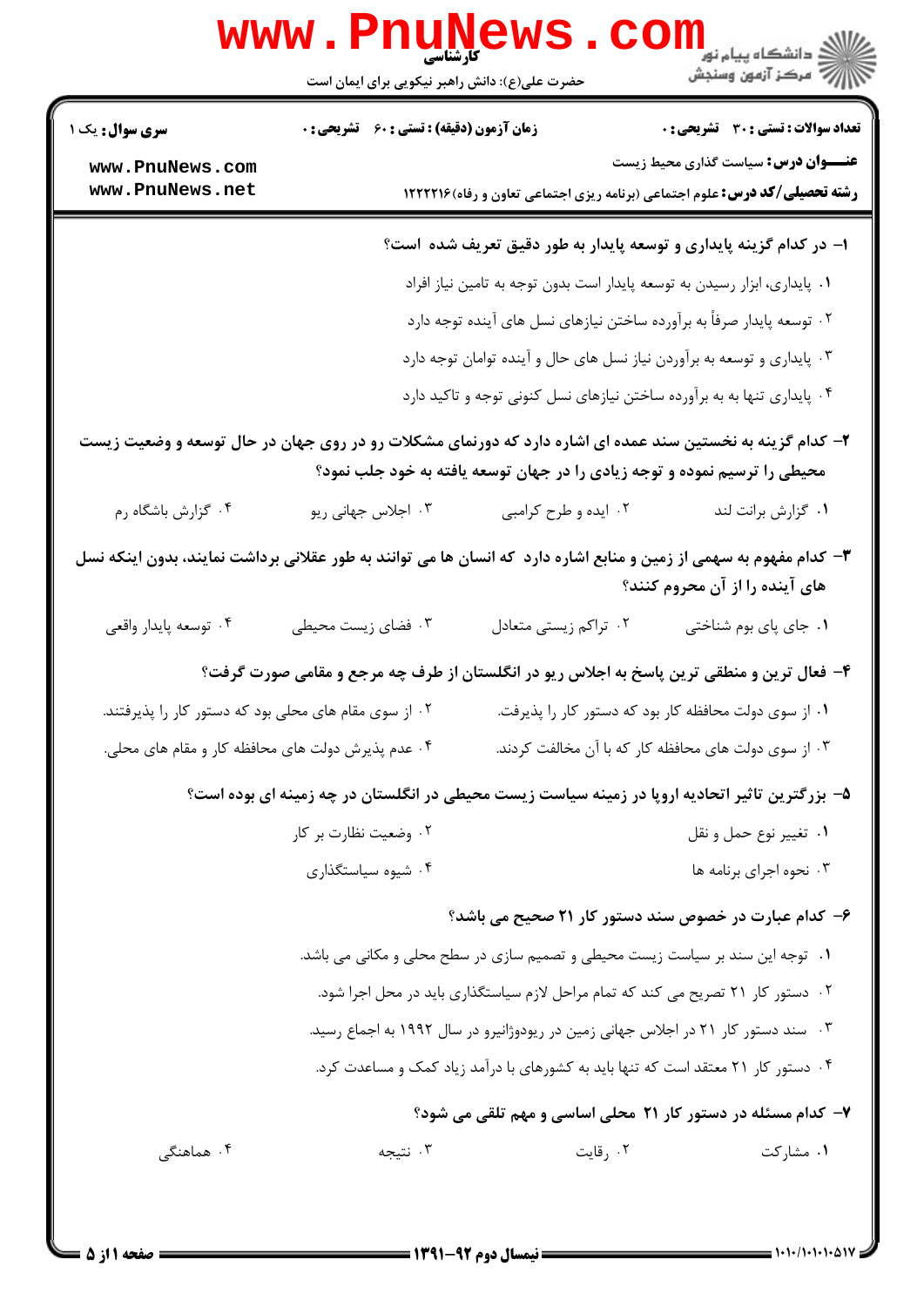

۰۴ در نوسازی بوم شناختی روند اجرای سیاست از پایین به بالاست و بیشتر مشارکتی است.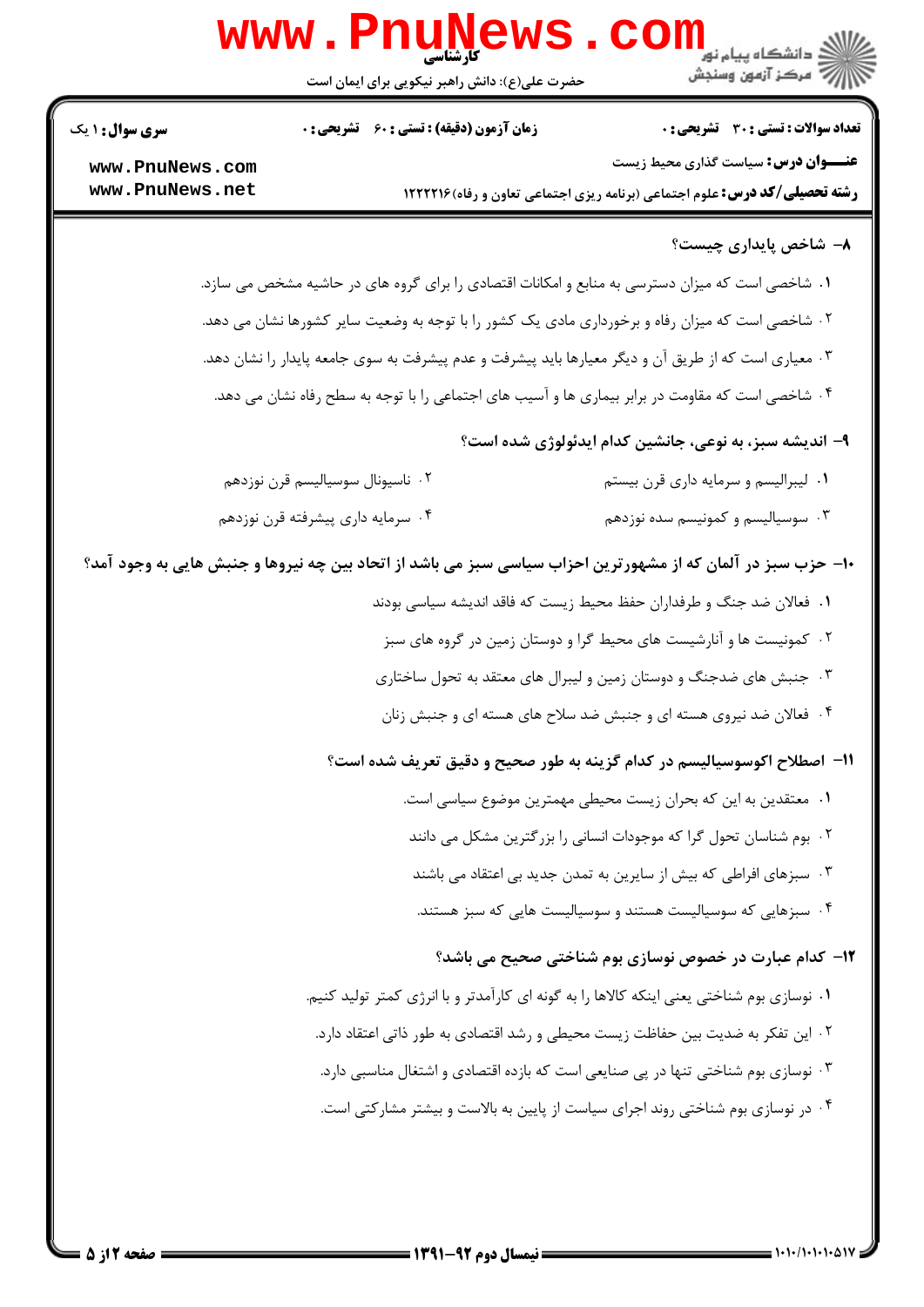| www.PnuNews<br>الاد دانشگاه پيام نور<br>الا مرکز آزمون وسنجش                                                                        |                                                    |                                                                         |                                                                                                                                  |  |  |
|-------------------------------------------------------------------------------------------------------------------------------------|----------------------------------------------------|-------------------------------------------------------------------------|----------------------------------------------------------------------------------------------------------------------------------|--|--|
|                                                                                                                                     | حضرت علی(ع): دانش راهبر نیکویی برای ایمان است      |                                                                         |                                                                                                                                  |  |  |
| <b>سری سوال : ۱ یک</b>                                                                                                              | <b>زمان آزمون (دقیقه) : تستی : 60 ٪ تشریحی : 0</b> |                                                                         | <b>تعداد سوالات : تستی : 30 ٪ تشریحی : 0</b>                                                                                     |  |  |
| www.PnuNews.com<br>www.PnuNews.net                                                                                                  |                                                    |                                                                         | <b>عنـــوان درس:</b> سیاست گذاری محیط زیست<br><b>رشته تحصیلی/کد درس:</b> علوم اجتماعی (برنامه ریزی اجتماعی تعاون و رفاه) ۱۲۲۲۲۱۶ |  |  |
| ۱۳– کدام گزینه به تفاوت بهداشت عمومی نوین و بهداشت عمومی در قرن نوزدهم اشاره دارد؟                                                  |                                                    |                                                                         |                                                                                                                                  |  |  |
| ۰۱ تفاوتی نیست و در هر دو دوره بهداشت عمومی با محیط اجتماعی- اقتصادی مرتبط بوده ولی مسایل زیست محیطی در مراحل بعدی<br>قرار داشت.    |                                                    |                                                                         |                                                                                                                                  |  |  |
|                                                                                                                                     |                                                    |                                                                         | ۰۲ بر عکس بهداشت قدیم، بهداشت عمومی نوین خود را با محیط اجتماعی- اقتصادی مرتبط می سازد  و مسایل زیست محیطی را<br>ترجيح مي دهد.   |  |  |
| ۰۳ بهداشت عمومی در سده نوزدهم مسایل زیست محیطی را ترجیح می داد ولی بهداشت عمومی نوین بر محیط زیست فیزیکی متمرکز<br>می باشد.         |                                                    |                                                                         |                                                                                                                                  |  |  |
| ۰۴ در سده نوزدهم بهداشت فیزیکی مطرح بود اما تاکید بهداشت عمومی نوین بر این نوع بهداشت و محیط زندگی شهری و خدمات<br>پزشکی قرار دارد. |                                                    |                                                                         |                                                                                                                                  |  |  |
|                                                                                                                                     |                                                    |                                                                         | ۱۴– مطابق با پیشنهاد مراجع رسمی، بهترین راه برای محافظت در برابر مخاطرات بهداشتی کدام است؟                                       |  |  |
|                                                                                                                                     | ۰۲ جلوگیری از احداث کارخانه ها                     |                                                                         | ۰۱ ممنوعیت ایجاد آلودگی ها                                                                                                       |  |  |
|                                                                                                                                     | ۰۴ بهره گیری از مواد شیمیایی                       |                                                                         | ۰۳ پیام های آموزشی- بهداشتی                                                                                                      |  |  |
| ۱۵– کدام یک از گزینه های زیر به عنوان آسیب اصلی به کیفیت هوا در نواحی شهری معرفی شده است؟                                           |                                                    |                                                                         |                                                                                                                                  |  |  |
|                                                                                                                                     |                                                    |                                                                         | ۰۱ کارخانه ها، واحدهای بزرگ صنعتی و مجتمع های دامداری روستا                                                                      |  |  |
|                                                                                                                                     |                                                    |                                                                         | ۰۲ وسایل حمل و نقل، بویژه رشد فزاینده استفاده از خودرو شخصی                                                                      |  |  |
|                                                                                                                                     |                                                    |                                                                         | ۰۳ فعالیت های آتشفشانی کلان و گسترش خاکسترهای خروجی از آن                                                                        |  |  |
|                                                                                                                                     |                                                    |                                                                         | ۰۴ آتش سوزی ها بویژه آتش سوزی در جنگل های داخلی و خارجی                                                                          |  |  |
|                                                                                                                                     |                                                    |                                                                         | ۱۶– مطابق پیش بینی صلیب سرخ تا سال ۲۰۲۰ میلادی، تاثیر تصادفات جاده ای در مرگ و میر انسان ها چگونه ارزیابی شده<br>است؟            |  |  |
| ۰۲ به اندازه بیماری های قلبی باعث انسان ها خواهد شد.                                                                                |                                                    |                                                                         | ۰۱ به سرعت کاهش یافته و مرگ و میر آن روند نزولی دارد                                                                             |  |  |
| ۰۴ بیش از سل، جنگ و ایدز انسان ها را از پا در می آورد.                                                                              |                                                    |                                                                         | ۰۳ کمتر از مخاطرات طبیعی انسان ها را از پا در می آورد.                                                                           |  |  |
|                                                                                                                                     |                                                    |                                                                         | ۱۷- دود سیگار چه نسبتی از مرگ و میرهای ناشی از سرطان را به خود اختصاص داده است؟                                                  |  |  |
| ۰۴ يک دوم                                                                                                                           | ۰۳ دو پنجم                                         | ۰۲ یک سوم                                                               | ۰۱ دو سوم                                                                                                                        |  |  |
| ۱۸– کدام عامل یا عوامل باعث از هم گسیختگی بیشتر الگوهای معیشت و ایجاد مشکلات دامنه دار برای سلامت عمومی می<br>شود؟                  |                                                    |                                                                         |                                                                                                                                  |  |  |
|                                                                                                                                     | ۰۲ مواد شیمیایی و فرد گرایی                        |                                                                         | ۰۱ صنعتی شدن و رفاه بیشتر                                                                                                        |  |  |
|                                                                                                                                     | ۰۴ عدم تحرک جسمی کافی                              |                                                                         | ۰۳ صنعتی شدن و شهرنشینی                                                                                                          |  |  |
| صفحه ۱۳ ۵ ۵                                                                                                                         |                                                    | ـــــــــــــــــــــــــ نيمسال دوم 92-1391 <del>ـــــــــــــــ</del> | $\frac{1}{1 + 1 + 1 + 1 + 2}$                                                                                                    |  |  |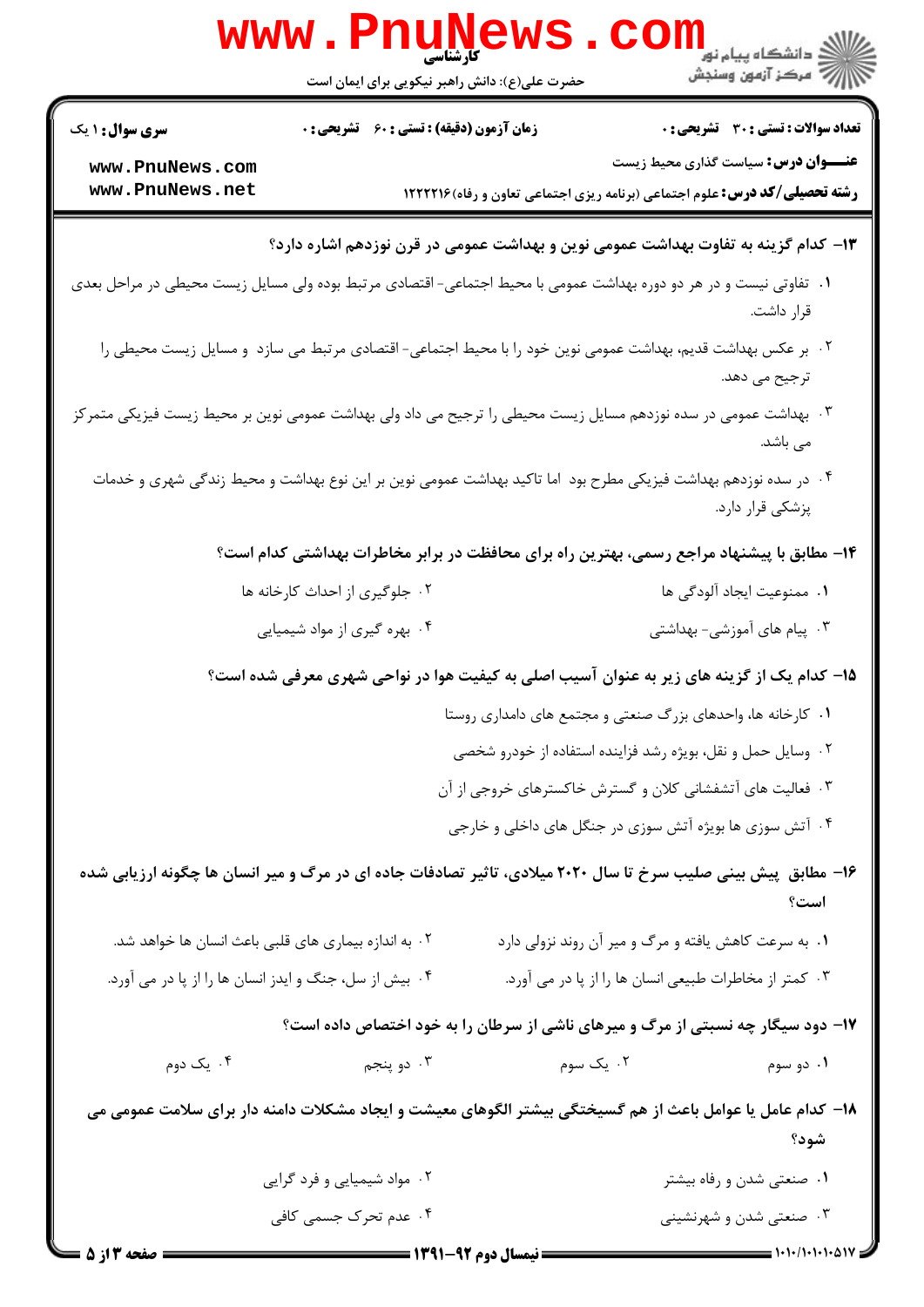|                                                                                                                                                                             | <b>www.Pnur</b><br><b>کارشناسی</b><br>حضرت علی(ع): دانش راهبر نیکویی برای ایمان است                                              |                                                                                                     | <mark>د د</mark> انشگاه پيام نور ■<br>  <i>  &gt;</i><br>  } |  |  |
|-----------------------------------------------------------------------------------------------------------------------------------------------------------------------------|----------------------------------------------------------------------------------------------------------------------------------|-----------------------------------------------------------------------------------------------------|--------------------------------------------------------------|--|--|
| <b>سری سوال : ۱ یک</b>                                                                                                                                                      | <b>زمان آزمون (دقیقه) : تستی : 60 ٪ تشریحی : 0</b>                                                                               |                                                                                                     | <b>تعداد سوالات : تستی : 30 ٪ تشریحی : 0</b>                 |  |  |
| www.PnuNews.com<br>www.PnuNews.net                                                                                                                                          | <b>عنـــوان درس:</b> سیاست گذاری محیط زیست<br><b>رشته تحصیلی/کد درس:</b> علوم اجتماعی (برنامه ریزی اجتماعی تعاون و رفاه) ۱۲۲۲۲۱۶ |                                                                                                     |                                                              |  |  |
|                                                                                                                                                                             |                                                                                                                                  |                                                                                                     | 19- جنبش باغ شهری توسط چه کسی رهبری شد؟                      |  |  |
| ۰۴ لوکوربوزیه                                                                                                                                                               | ۰۳ فرانک لوید                                                                                                                    | ٠٢ ابنزر هاورد                                                                                      | ٠١ ويلكينسون                                                 |  |  |
| +۲- کدام یک از گزینه های زیر به فرایندی اشاره دارد که به طور جدی از دهه ۱۹۶۰ آغاز شد و امکان رفت و برگشت از حومه<br>های شهری و نواحی روستایی به محل کار را امکان پذیر ساخت؟ |                                                                                                                                  |                                                                                                     |                                                              |  |  |
| ۰۴ شهرگرایی                                                                                                                                                                 | ۰۳ شهرگریزی                                                                                                                      | ۰۲ اتوماسیون                                                                                        | ۰۱ شهرنشینی                                                  |  |  |
| <b>۲۱</b> - در کدام گزینه به عامل مهمی که بر انتخاب موقعیت مسکن اثر می گذارد، اشاره شده است؟                                                                                |                                                                                                                                  |                                                                                                     |                                                              |  |  |
| ۰۴ مسئله اشتغال                                                                                                                                                             | ۰۳ کاهش آلودگی                                                                                                                   | ۰۲ دسترسی زمانی                                                                                     | ٠١ مجاورت اقوام                                              |  |  |
| ۲۲– سیاست مشترک کشاورزی در کشورهای عضو اتحادیه اروپا که به منظور حمایت از تولید غذا و معیشت کشاورزان بر پاشد،<br>از طریق چه سیستمی عمل کرده است؟                            |                                                                                                                                  |                                                                                                     |                                                              |  |  |
|                                                                                                                                                                             | ۰۲ سیستم پرداخت یارانه ها و دخالت در بازار                                                                                       |                                                                                                     | ۰۱ سیستم حمل و نقل دولتی و مبتنی بر کمک                      |  |  |
|                                                                                                                                                                             | ۰۴ سیستم توسعه فروشگاه های بزرگ رفاهی                                                                                            |                                                                                                     | ۰۳ سیستم بسته بندی و توزیع هماهنگ کالا                       |  |  |
| ۲۳– در کدام گزینه ″ بیابان های غذایی″ به طور دقیق تعریف شده است؟                                                                                                            |                                                                                                                                  |                                                                                                     |                                                              |  |  |
|                                                                                                                                                                             |                                                                                                                                  | ٠١. بيابان هايي كه در آنجا هيچ غذايي براي جانوران وجود ندارد.                                       |                                                              |  |  |
|                                                                                                                                                                             |                                                                                                                                  | ۰۲ بیابان هایی که امکان تولید و کشاورزی در آنجا موجود نیست.                                         |                                                              |  |  |
|                                                                                                                                                                             |                                                                                                                                  | ۰۳ نواحی که در آن برای مردم محلی فروشگاه غذایی وجود ندارد.                                          |                                                              |  |  |
|                                                                                                                                                                             |                                                                                                                                  | ۰۴ نواحی که در آنجا استفاده از سیستمهای فنی متداول نمی باشد                                         |                                                              |  |  |
|                                                                                                                                                                             |                                                                                                                                  | ۲۴– کدام یک از بحران های زیر به شدت وجود نواقص در نظام حمایت از مصرف کننده در انگلیس را آشکار ساخت؟ |                                                              |  |  |
|                                                                                                                                                                             | ۰۲ بحران افزایش میزان گرمای زمین                                                                                                 |                                                                                                     | ٠١ بحران شيوع بيماري جنون گاوي                               |  |  |
|                                                                                                                                                                             | ۰۴ کمبود آب و خشکسالی شدید                                                                                                       |                                                                                                     | ۰۳ بروز و گسترش شدید گرسنگی                                  |  |  |
|                                                                                                                                                                             |                                                                                                                                  | <b>۲۵</b> - کدام عبارت در خصوص ؒ کشاورزی سبز ؒ صحیح می باشد؟                                        |                                                              |  |  |
|                                                                                                                                                                             | ۰۱ همان اصلاح ژنتیکی محصولات کشاورزی و بهره گیری گسترده از فناوری در تولید است                                                   |                                                                                                     |                                                              |  |  |
|                                                                                                                                                                             | ۰۲ کشاورزی سبز، اصالت را به تولید محلی محصولات غذایی و روش های جا افتاده می دهد.                                                 |                                                                                                     |                                                              |  |  |
|                                                                                                                                                                             |                                                                                                                                  | ۰۳ کشاورزی سبز تاکید دارد که کشاورزی در مناطق دارای مشکل با کمک دولت ممکن است                       |                                                              |  |  |
|                                                                                                                                                                             |                                                                                                                                  | ۰۴ در این روش اصالت و تاکید بر تولید محصولات خام صادراتی و کشاورزی تجاری می باشد.                   |                                                              |  |  |
|                                                                                                                                                                             |                                                                                                                                  |                                                                                                     |                                                              |  |  |